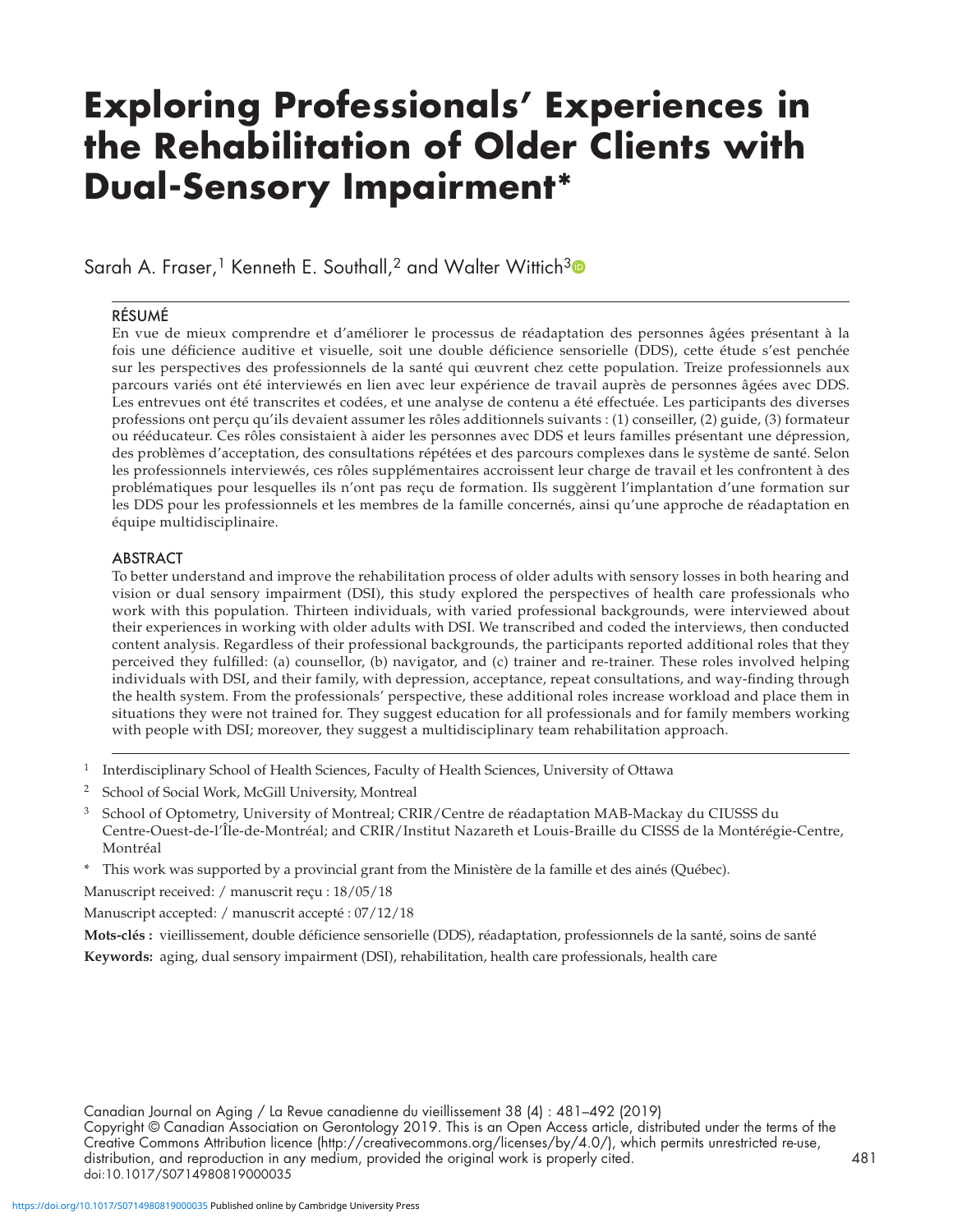La correspondance et les demandes de tirés-à-part doivent être adressées à : / Correspondence and requests for offprints should be sent to:

Sarah A. Fraser, Ph.D. Interdisciplinary School of Health Sciences Faculty of Health Sciences 25 University Private University of Ottawa Ottawa, ON K1N 6N5 (sarah.fraser@uottawa.ca)

## **Introduction**

The probability of co-morbidities increases with age (Marengoni et al., 2011). The presence of multiple chronic health conditions increases the complexity of care and has resulted in the development of guidelines that are intended to facilitate the organization of care provision, specifically for clinicians ("Guiding Principles for the Care of Older Adults", 2012). These guidelines and other reports suggest that many health professionals, including nurses and occupational therapists, have expressed that they do not have the training to communicate and effectively intervene with older adults who have combined hearing and vision losses (Campion, Awang, & Ward, 2010; Deacy, Yuen, Barstow, Warren, & Vogtle, 2012; Wittich, Barstow, Jarry, & Thomas, 2015). An overview of dual sensory impairment suggests that interdisciplinary training of health care providers and strong support for communication is needed (Saunders & Echt, 2007). However, to date, documentation of the perspectives of health care professionals who provide care for older adults with vision and hearing losses remains limited – a gap in knowledge this project aimed to fill.

Deafblindness has been defined as the presence of untreatable impairments of both vision and hearing, independent of order of onset (Dammeyer, 2014). However, in the context of age-related or acquired losses, the term dual sensory impairment (DSI) has been more commonly used (Wittich, Southall, Sikora, Watanabe, & Gagne, 2013). The population prevalence of DSI is estimated to be around 0.74 to 5 per cent (Dawes et al., 2014; Kwon, Kim, Kim, Kwon, & Yu, 2015; Swenor, Ramulu, Willis, Friedman, & Lin, 2013), and dramatically increases up to 20–37 per cent when examining sub-populations of older adults (e.g., Cimarolli & Jopp, 2014; Roets-Merken, Zuidema, Vernooij-Dassen, & Kempen, 2014; Yamada et al., 2015). Among individuals who access rehabilitation services for DSI, between 69 and 85 per cent are over the age of 65 (Dammeyer, 2013; Wittich, Watanabe, & Gagne, 2012). Taken together, these data suggest increasing numbers of older adults with DSI who are or will be seeking rehabilitation services in the coming years.

Much of the research on DSI rehabilitation has focused on understanding psychosocial outcomes (e.g., Brennan & Bally, 2007; Heine, Erber, Osborn, & Browning, 2002; Parfyonov, Mick, Pichora-Fuller, & Wittich, 2016; Tiwana, Benbow, & Kingston, 2016), the effect DSI has on spouses and relationship dynamics (Lehane et al., 2016), as well as screening for DSI and measuring functional outcomes (Guthrie et al., 2018; McGilton et al., 2016; Wittich, Höbler, Jarry, & McGilton, 2018). Often, individuals with DSI have unmet needs or have sought treatment and rehabilitation services for one condition but not the other (Schneider et al., 2012). The lack of public awareness of the high incidence of DSI in older adults puts this population at risk for loss of independence (Brennan, Su, & Horowitz, 2006), higher levels of depression, limitations in communications and social activities (Viljanen, Törmäkangas, Vestergaard, & Andersen-Ranberg, 2014), and even mortality (Gopinath et al., 2013). Research on the rehabilitation process of people with DSI has begun to explore both gaps in service as well as strengths and challenges concerning the rehabilitation of this particular population (McMahon et al., 2017; Saunders & Echt, 2011; Wittich, Jarry, Groulx, Southall, & Gagné, 2016). Despite the increasing attention that research involving older individuals with DSI now receives, there is a need for additional work on the factors that influence the rehabilitation process and on the role of health care professionals working with this population.

Generally, the literature highlights the increased risk of negative consequences for people with DSI. Often, health care professionals provide advice and tools (e.g., assistive devices) for one impairment and do not consider the impact of having dual losses (Saunders & Echt, 2007), resulting in compromised device usability (Wittich, Southall, & Johnson, 2016). Although there seems to be enhanced risk of negative consequences, there is also evidence that many people with DSI have residual hearing and/or vision and that targeted rehabilitation could improve their social participation and functional outcomes (Wittich et al., 2012). The research that documents health care professionals' perspectives on the rehabilitation of DSI is sparse, but recent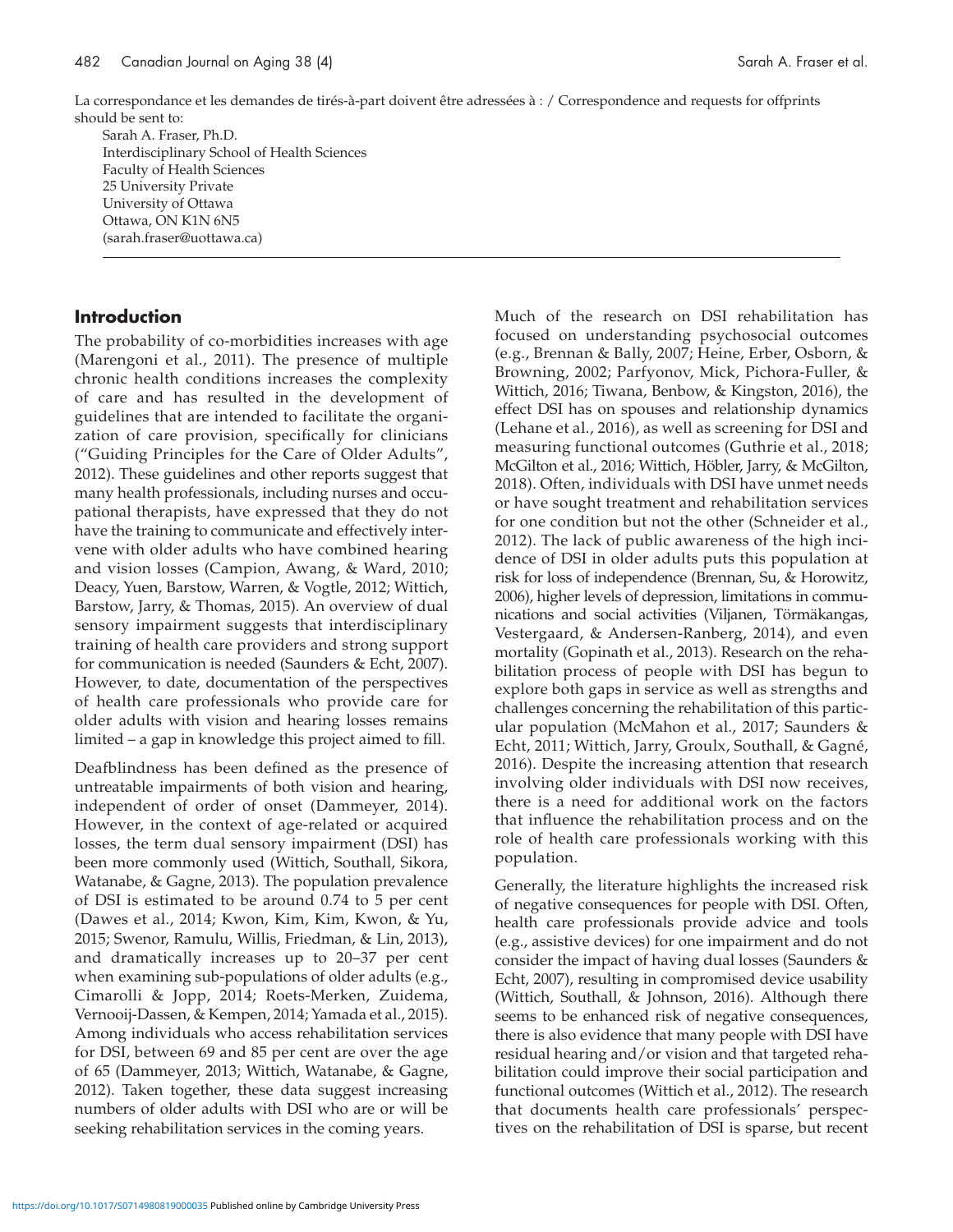qualitative research interviewing professionals to gain more insight into issues surrounding multimorbidity has provided important insights into the care of older adults with two or more complex conditions (Luijks et al., 2012; McNamara et al., 2017; Vermunt et al., 2018).

In the case of older adults with DSI, one study has explored nurses' roles and perceptions of a selfmanagement rehabilitation strategy for older adults in long-term care with DSI (Roets-Merken et al., 2016). In their longitudinal qualitative study, Roets-Merken et al. (2016) found that nurses initially held negative perceptions about the benefits of a self-management program for individuals with DSI. Yet, after working with these individuals, the nurses had a more positive perspective on the benefits of the program, and they also gained insights concerning adaptations needed in their approach to better support this clientele. In order to foster self-management of DSI, nurses were urged to "go beyond protocol thinking" (pg. 1).

Altogether, there is a growing number of older adults with DSI who have unmet needs or who have only been treated for impairment in one sense (Schneider et al., 2012). Further, research on negative psychosocial outcomes in DSI suggests that, in order to adapt to and ameliorate outcomes, we need a better understanding of the rehabilitation process. To build an enhanced understanding of older individuals with DSI, and to improve their rehabilitation process, it is necessary to document the perspectives of those most intimately involved in this process. Beyond reporting the perceptions of individuals with DSI (LeJeune, 2010), it is important to understand the perspectives of the health care professionals who work with this population. In the current study, we expected that health professionals working with older individuals with DSI would be able to identify important issues in the rehabilitation process when describing their role in it. The aim of this study was to describe and better understand the experiences of health care professionals in the rehabilitation of older individuals with DSI in order to inform rehabilitation practices for this population.

## **Methods**

We adopted a qualitative description approach (Sandelowski, 2000). The objective of this approach is to present in-depth summaries of participant experiences in everyday language without complex interpretation. This approach is often used to investigate health care delivery to answer questions such as *Who uses a service?* and *What facilitates or is a barrier to service use?* (Butler & Fox, 2018; Mousing, Timm, Lomborg, & Kirkevold, 2018; Sandelowski, 2000). The protocol was approved by the Centre de recherche interdisciplinaire en réadaptation institutional ethics review board (CRIR # 855-0713), in accordance with the Declaration of Helsinki, and all participants provided informed written consent.

To be included in the study, the health care professionals we solicited had to have worked with older individuals with DSI. We selected a purposeful sampling strategy (Suri, 2011) in order to document the health care professionals' views on core – as well as variable – aspects of professional experience with older adults who had DSI. Of the 14 health care professionals we approached and who fit the inclusion criteria, 13 consented to participate in this study. One participant agreed to participate but was not interviewed due to scheduling conflicts. Nine of the participants were recruited from private practice or centres for low vision/DSI programs in Montreal, Toronto, and Halifax (Canada). The remaining four participants were recruited at the Envision Conference 2013 held in Minneapolis, Minnesota (United States). Participants from this conference included two professionals from Waterloo, Canada, and two from the U.S. states of Alabama and Kansas. With the exception of a general practitioner (#13; see Table 1) who stated "my practice is heavily skewed towards older people" and reported that he saw older individuals with DSI in his practice, all of the participants were affiliated with a low-vision rehabilitation centre and saw clients with DSI. More than half of the professionals worked in a DSI program (*n* = 8). The age of participants ranged from 28 to 66 years. Participant characteristics are described in Table 1. All participants received \$30 CAN for their time.

All one-on-one interviews were conducted by the first author (SF) at the participant's workplace or at the conference site. The interview guide included open-ended questions about day-to-day practice and experiences working with older adults with DSI (see the supplementary Interview Guide, Appendix A). This interview guide was developed by the first and second authors (SF, KS) and then tested with a health care professional who works in a DSI program. After the interview, the professional provided feedback on the interview guide, and the guide was adapted accordingly. We used this professional's interview to improve subsequent interviews with professionals but did not include it in the current sample. In the guide, participants were asked about positive and negative experiences when serving older adults with DSI (e.g., What are your main care priorities for clients with hearing and vision impairment?). To better understand participant perspectives concerning their role in the rehabilitation process, we posed questions about facilitators and barriers (e.g., What is the typical course of treatment for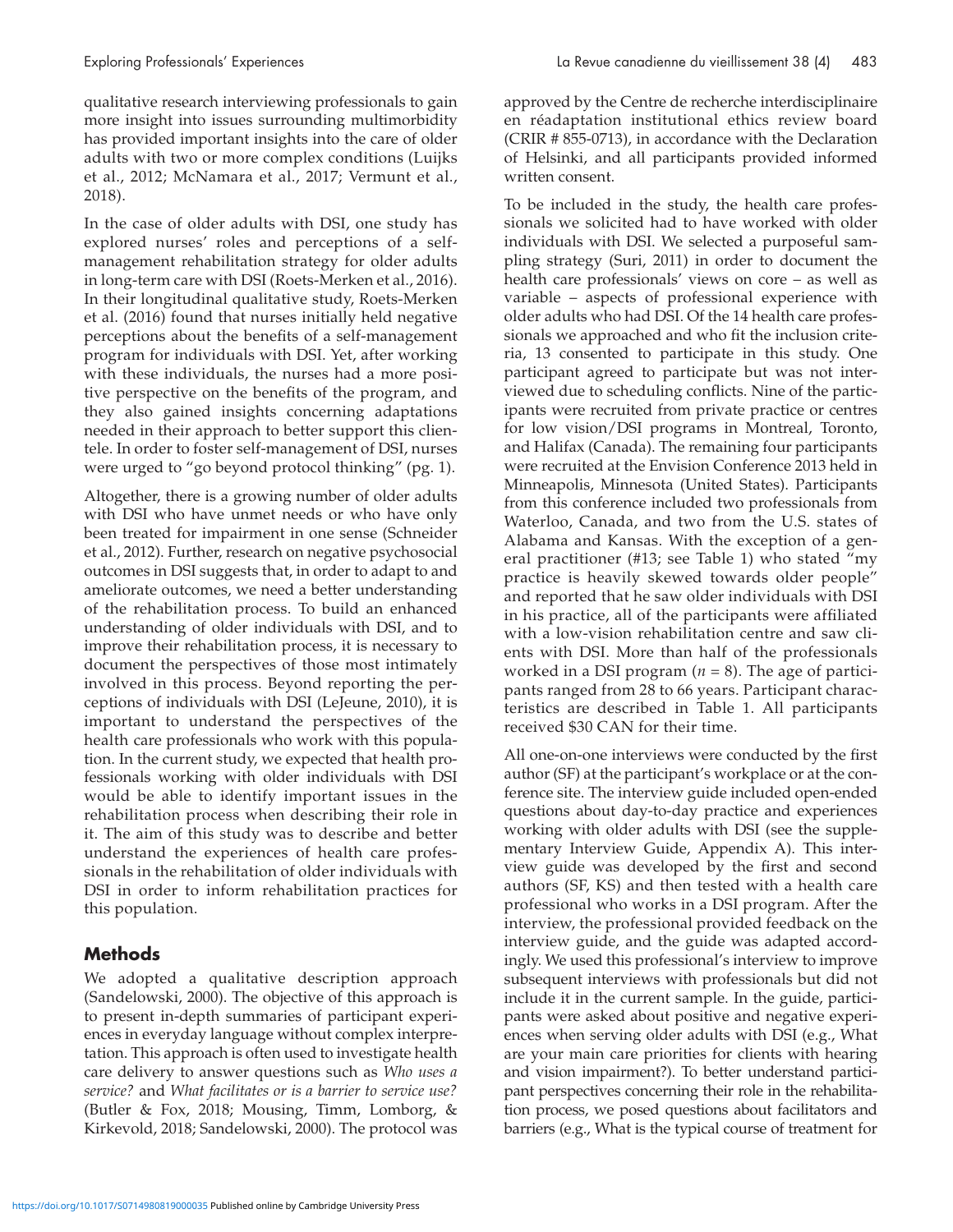#### **Table 1: Participant characteristics**

| <b>Participants</b> | Specialty                                  | Sex    | <b>Years Practicing</b> | <b>DSI Years</b> |
|---------------------|--------------------------------------------|--------|-------------------------|------------------|
|                     | Occupational therapist, CLVT               | Female | 12                      |                  |
| 2                   | Occupational therapist, PhD, CLVT          | Female | 28                      |                  |
| 3                   | Optometrist                                | Female | 30                      | (30)             |
| 4                   | Optometrist, BSc                           | Female | 14                      | (14)             |
| 5                   | Audiologist                                | Female |                         |                  |
| 6                   | <b>CLVT</b>                                | Female |                         |                  |
|                     | Intervener: <sup>a</sup> Project lead      | Female | 14                      | 14               |
| 8                   | Intervener                                 | Female | 22                      | 12               |
| 9                   | Case manager: DSI program                  | Female | 22                      | 16               |
| 10                  | Intervener: Project lead                   | Female | >11.5                   | 11.5             |
| 11                  | Orientation and mobility specialist        | Female | $\approx 20$            |                  |
| 12                  | Independent living specialist <sup>b</sup> | Female | 18                      |                  |
| 13                  | General practitioner <sup>c</sup>          | Male   | 27                      | (27              |

*Note.* CLVT = Certified low vision therapist; DSI = dual sensory impairment; PhD = Doctor of philosophy; BSc = Bachelor of sciences;<br>a Intervener = professional who becomes the eyes and the ears for the individual with D **b Independent living specialist = professional who helps people to improve their ability to perform tasks of daily living and working environment for optimal functioning; c General practitioner = Medical doctor educated and trained in family medicine; DSI years = number of years working with people with DSI; those with (brackets) around the number of years are participants who did not specify years specific to DSI.**

someone with DSI?). The duration of the audiorecorded interviews ranged from 40 to 90 minutes.

Verbatim transcriptions were prepared, anonymized, and each assigned a numerical identifier. We analysed the transcripts using content analysis, which is appropriate when there is limited knowledge about a research topic (Hsieh & Shannon, 2005). Content analysis has three steps: open coding, creating categories, and abstraction (Elo & Kyngäs, 2008). We read each transcript repeatedly as we searched for text that answered our research question: What are the perceived role(s) of health care professionals in the rehabilitation of older individuals with DSI? Text that answered this question was highlighted and assigned a label, a technique known as open coding (Huberman & Miles, 1994). The objective of this task is to ensure that all text that addressed the basic question be assigned a code. Once all the transcripts had been coded a first time (by first author SF), the code list represented a preliminary coding schema. On multiple occasions during data analysis, the first author met with the co-authors to discuss the codes and possible themes arising from them. Discrepancies in codes were discussed primarily between the first and second author and resolved after deliberation to the satisfaction of the both authors. Discrepancies often involved providing a better description of what the code represented in order to avoid miscoding. On occasion, this involved the merging of smaller codes that were representative of the same idea.

Next, we examined the coding schema for overlapping or connected opinions and experiences. When intersecting codes were identified, and it made sense

to combine the codes, we created categories of codes (Patton, 2002). During this phase of the analysis, we prepared memos that detailed patterns within the data deemed fundamental to answering the research question (Morse & Field, 1995). The category is characterized as "saturated" when the core ideas of a category remain stable despite ongoing data collection (Szabo & Strang, 1997). At this point, data collection typically ceases. In this study, we found that the code categories were saturated after 10 interviews. As a group, we decided to conduct three more interviews to ensure that our code categories were stable (i.e., we were not uncovering new information to be added to categories). Our coding of these additional interviews confirmed that we had indeed reached saturation of categories for the research question.

The memos documented repeating intersections of codes across interviews. We synthesized memos and discussed them in team meetings. We undertook the final step of content analysis – abstraction – after we had prepared general descriptors of the analysis (Polit & Beck, 2004). In this step, we selected representative interview excerpts for inclusion in this article. The first and second authors (SF, KS) discussed any discrepancies in coding and/or themes until agreement was reached.

#### **Results**

Our analyses uncovered that, in addition to their traditional discipline-specific roles (i.e., optometrist, audiologist, etc.) in working with older adults who have DSI, the professionals reported they additionally take on the roles of (a) counsellor, (b) navigator, and (c) trainer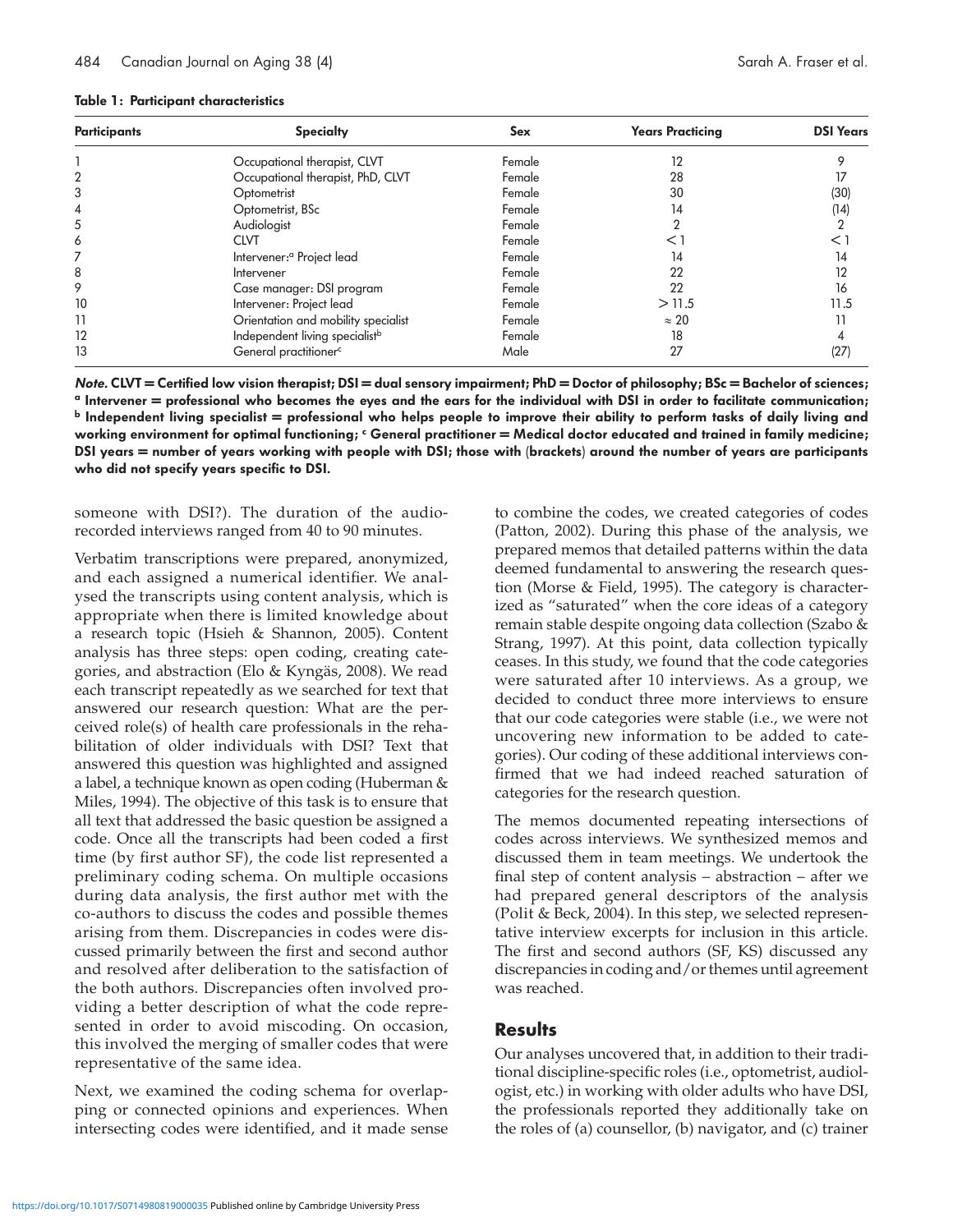and re-trainer. Quotations from the study participants will include their professional occupation and participant number from Table 1.

## *Counsellor*

Study participants expressed the fact that clients often arrived in their office not understanding the changes that were occurring in their bodies nor the accompanying emotions. Nor did they have a sense of how to move forward towards recovery. This situation resulted in the professional's taking on the role as confidante and trusted adviser: ergo, counsellor. The counsellor role was embodied by the health care professionals' building a rapport with their client that became a gateway for discussions about emotions related to the client's vision and hearing loss. Additionally, the counsellor's role encompassed dealing with clients' expectations of living with multiple impairments, the progression of the impairments, and the benefits of rehabilitation along with client readiness for counselling and changing health status.

In the counsellor role, the health care professional provided professional support to the clients upon hearing their diagnosis and during rehabilitation. This often involved managing emotions and sometimes helping the client with family members who did not understand the implications of the diagnosis and were not always supportive of the client or the rehabilitation proposed. Professionals who encountered the individuals with DSI first were those who conducted initial screening assessments (i.e., optometrist, audiologist, general practitioner), and as one of the first contacts, they reported being solicited by the individual for help with coming to terms with the DSI diagnosis. Even professionals who saw clients after the initial assessment and were assisting in activities of daily living or mobility spoke of the rapport they built that often involved helping their clients cope with a series of emotions. For example, an independent living specialist (#12) with 18 years of experience (4 years specific to DSI) talked about encouraging a couple to seek counselling because the client's lack of spousal support was affecting the client's rehabilitation process:

We did counselling because his wife was kind of a pushy gym teacher type and she couldn't understand why he wouldn't just get up and go, but sometimes in the earlier days when he would just get up and go he would just fall right over because he didn't have the balance, and there were some other stuff going on so he would just pass out. So she would get frustrated; he was frustrated. He was often, during our sessions, sending her away.

As none of our participants were social workers, many expressed discomfort with this role and the inadequate training to manage psychosocial aspects of DSI: "We didn't have a counsellor for a while … I was overwhelmed with all of the emotion; I am not a counsellor, but trying to provide them with the best [information], and make the referrals … I was going crazy!" (Optometrist, #3).

The stress of the counsellor role was also echoed in the comments of an intervener (a professional who becomes the eyes and the ears for the individual with DSI in order to facilitate communication) (#8):

There tends to be a range of mental health issues with a lot of clients that we encounter but we're really not trained for that … a lot of these individuals are challenged with just depression and just acceptation of "I'm deafblind now".

The professionals also reported that clients could be in various stages of acceptance of their condition and that this might affect their willingness to seek further help. The independent living specialist (#12) in our sample described such an experience with a client:

In the beginning when they are first diagnosed they're not always ready to think about it or in an emotional place to accept the help. They need a kind of cooling off period, I think. Some people are like, "OK, this has happened, I've got to move on." Other people are like "Don't even come near me. I'm not – I don't even want to think about that right now."

Another participant (manager for DSI, #9) described counselling clients to manage family members. The family members seemingly discouraged their parents' independence and certain rehabilitation strategies because they wanted to keep their parents safe:

Sometimes the family can be, hum, they're a great support but they can almost be a deterrent to the parents going further. Because "Oh no, mom, no, no, no, mom will never go outside no, no, no! She can't see any more!" But she can see but not the way she used to, right? And they're very protective but it holds the parents back.

## *Navigator*

Most of the codes in this role involved barriers during the referral process and the difficulty for the older adult with DSI to access or be referred to specific programs and services needed for their complex health condition. Several professionals mentioned older adults reporting difficulty navigating the medical system and asking for guidance:

We basically tell people: If your vision is impeding in your daily life in any way then you should come see us. [We] even find some ophthalmologists who are hesitant. (Why?) Misinformation. "Oh you don't need that yet, you're not bad enough". (Independent living specialist, #12)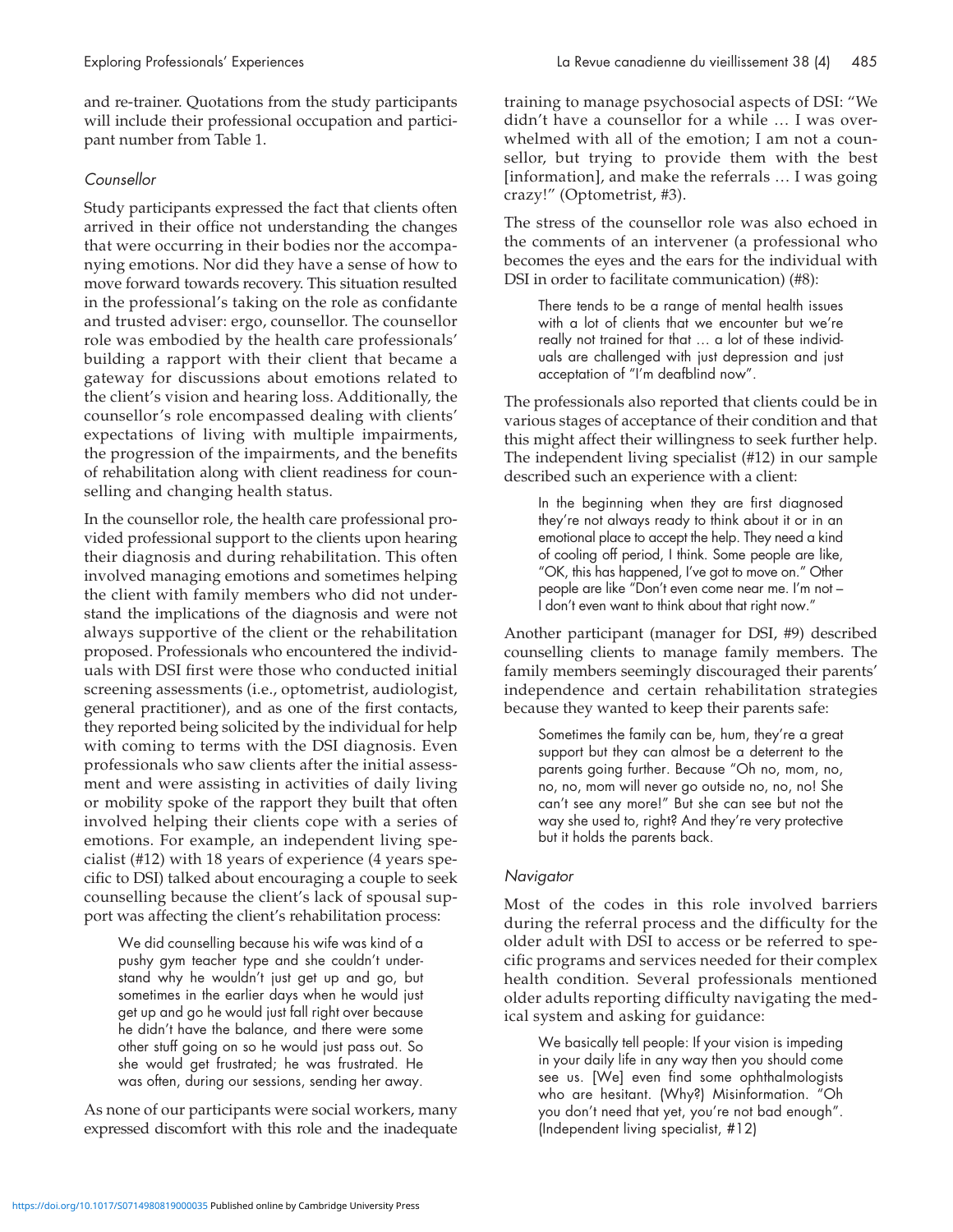In clinics that did not have multidisciplinary teams or that lacked certain specialties (i.e., social worker, audiologist), study participants spoke about the fragmented state of the system and difficulty tracking down help that addressed the needs of their clients. One intervener (#10) expressed disappointment with other medical professionals who are not receptive to the needs of this clientele and lack the patience to communicate the needed medical information:

In a medical setting the amount of time it takes for communication or especially with a senior and the communication piece with a senior, they [medical doctors] get frustrated really quickly and they'll turn their back and say "just tell her this", walk out of the room and "tell her I said this", you know and [I say] "excuse me … you'll have to come back and tell her yourself, please", you know?

Many participants devised workarounds to account for limited resources. Examples of this included participants building makeshift assistive devices for the older adult that would accommodate both losses and aid overall functioning. Other participants described finding financing for clients who required rehabilitation (e.g., providing assistive devices from a loan program).

I think a big issue, especially in this province in particular, is income, and budget and finances; this province does not have coverage for assistive devices … we have items that have been donated back to us from previous clients … and we can then give it to people who need it! … I hate to see people come in and I hate to sense that it's a financial issue – I hate that. So if I have something, I'll give it to them. (Certified low vision therapist, #6)

In addition, eligibility criteria for vision and hearing services and device access were often reported as barriers to utilizing available rehabilitation services. Often, it was a health care professional who is working in one domain (i.e., low vision) who realized that their client may also have hearing loss. As this is not the professional's area of expertise, they can raise the concern with their client and provide a resource and/or guide the individual to the proper service. Despite this, some clients will not be receptive, thereby creating a barrier towards the professional's being a successful navigator. One participant described training an individual with low vision to cross the street. After starting the training, the participant realized that the client had a unilateral hearing loss:

There're some clients – they're in denial about the hearing loss … So many times you come up to the intersection and you know that they need to listen to the surge [or traffic] and one client in particular, he doesn't get on the left … But on the left he says to me, "No, no I've been to the doctor, they're fine, they're fine" … So, people are in denial. (Orientation and mobility specialist, #11)

Some professionals expressed that offering multiple services can be too much for their clients:

The community care access centre … and so what they want is to increase referrals within the different [programs/services]. So we are working on that, so Meals-on-Wheels, day programs, you know, getting more cross-referrals. And it's a learning process; I also think that you can't do everything all at once, it's overwhelming. And I think you [the client] lose some of your confidence in yourself if you say "Okay, you need Meals on Wheels, you need housekeeping, you need shopping, you need … okay, well let's take it step-wise," otherwise it's all what you can't do as opposed to what you can do. (Optometrist, #3)

### *Trainer and Re-trainer*

This role encompasses treatment or rehabilitation options for chronic and progressive conditions that require multiple ongoing interventions over time. Treatment and rehabilitation options included providing available devices for function and maintenance of independence and a reluctance of clients to rely or impose on people – friends and family – close to the person with DSI. An important component of this role was that the professionals reported seeing the clients repeatedly as their health conditions changed/ progressed. These changes brought about new challenges and needs that invoked additional intervention and, often, education of family and other professionals about the client's changing abilities. As such, the professionals who were trainers for challenges and needs at an early stage of change in vision and/or hearing also frequently re-evaluated and provided supplemental rehabilitation to the same individuals (re-trainer role). One professional stated: "So now, she's called me back because I think her vision has diminished even more and she does have hearing loss as well, so it would be probably re-teaching her because she had enough vision before that." (Orientation and mobility specialist, #11)

In close relation to the findings in the counsellor role, an occupational therapist (#2) also spoke about multiple interactions with the same client as that client came to accept rehabilitation services for DSI:

I think that they're probably at a better level of acceptance with their disability themselves … maybe they were dealing with something new and they weren't ready to accept that they need to do things differently and accept new equipment and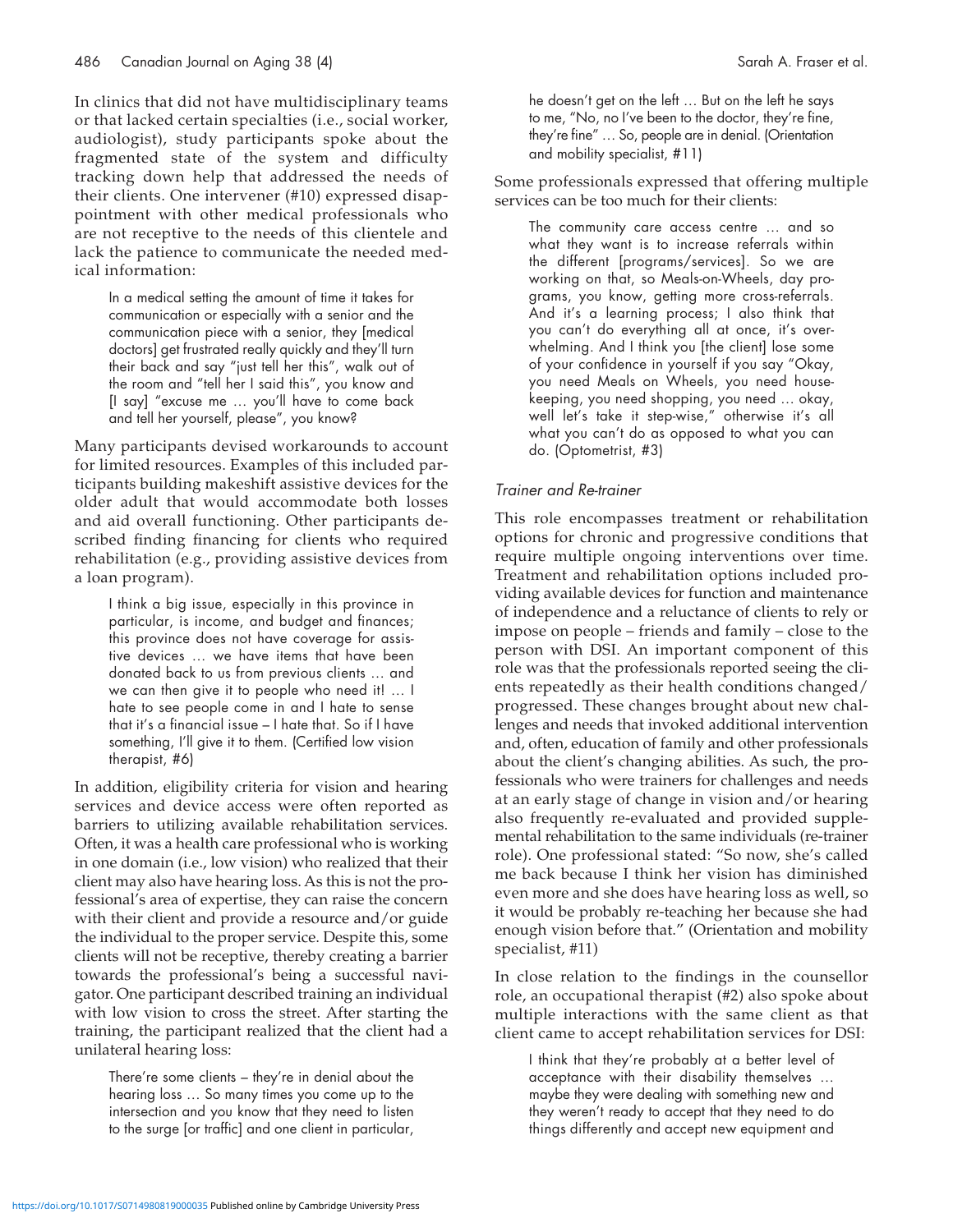new techniques, but after some adaptation and probably frustration with not being able to do some things, they come back.

In this role of training/retraining, families can be a catalyst or a hindrance to successful treatment outcomes across repeated visits with the health care professionals as the clients' conditions worsen and safety becomes a concern. The orientation and mobility specialist (#11) found that her role encompassed educating the family during these transitions:

Safety is usually what it is. It's safety and just not … knowing what's out there. So, it's our job to educate them: "I'm going to show you how your mom can do this and she'll be safe, she'll be fine." And then maybe allowing their parent to take the ownership of their own safety.

This same professional also expressed how education was necessary with other health care professionals in order to address safety issues:

I've worked with clients in nursing homes [where] the staff doesn't want them to get up out of their bed and use their cane and, you know, go around. Because I guess it's the liability … we've done services at places like this and we've explained to them the cane, what it does and the purpose of it. And it's been successful where we have been able to educate the staff enough that the person gets to keep their independence.

Another professional (independent living specialist, #12) remarked that change in severity or capacity may also require an adjustment and retraining using new and potentially unexpected technologies:

Others talk about introducing technology as a possible approach to some of their vision (or hearing) loss. Some people are [open to technology]. Some people will tell me "Oh, I'm too old for that." Then I show them, I have a tablet that I bring with me, that's my own … I change the size and the contrast and say, "So what do you think of this?" [They respond] "Wow I could read that! …Wow I could do that!"

## **Discussion**

The goal of this study was to describe and better understand the experiences of health care professionals in the rehabilitation of older individuals with DSI. Findings emerging from the analyses suggest that health care professionals perceive several roles beyond the specific role they were trained for (i.e., optometrist, audiologist, etc.), including counsellor, navigator, and trainer and re-trainer. The results suggest an increased load on professionals working with older individuals with DSI and systemic and social issues that could influence the rehabilitation process of these clients.

#### *Importance of Counselling for DSI*

One of the most frequently mentioned roles by the participants in our sample was that of the counsellor. Interestingly, despite the diverse backgrounds of the professionals, most felt that they were being asked to fill a counsellor role. This role embodied being solicited for or managing clients' emotional and mental health issues. The professionals described these issues as related to the clients' acceptance or rejection of their change in vision and/or hearing and creating understanding about the condition with other family members. In line with the psychosocial work on individuals with DSI (Brennan & Bally, 2007; Saunders & Echt, 2007), it is not surprising that professionals might be solicited for counselling support as there are many psychosocial issues associated with this condition (Heine & Browning, 2014). In addition, as evidenced in the trainer and re-trainer role, many of these professionals see these clients repeatedly as clients' vision or hearing changes, or work directly with the clients on a day-to-day basis (i.e., intervener) and in so doing develop rapport. This repeated contact might facilitate the client's "opening up" to the professional. From the perspective of the health care provider, taking on the counsellor role was an added stressor. This was not a role for which they had extensive or appropriate training, and many were uncomfortable when solicited to fulfill this role.

Despite many of these professionals having recourse to a professional trained in psychosocial issues (via referral or someone on their team), they mention that clients, particularly older individuals, may not be open to accepting treatment from a mental health professional (Conner et al., 2010; Corrigan, 2004; Sirey et al., 2001). Age-based stigma against mental health treatment can influence help-seeking for psychosocial components of DSI and may ultimately influence acceptance of rehabilitation options and slow the rehabilitation process (Fraser, Kenyon, Lagacé, Wittich, & Southall, 2016). In line with the literature on psychosocial issues and DSI, some professionals mentioned that time may be a factor in the acceptance of the condition and readiness for rehabilitation (Brennan & Bally, 2007). Certain health care professionals talked about their counselling role, not only for the client but their family members, who did not accept the change in their loved one's condition or who were actively trying to keep the older adult safe. This family-centred care is reflected in current priorities of the rehabilitation profession (Singh et al., 2017; Wahl, 2013). Beyond this type of professional support during the rehabilitation process, education about DSI can help to reduce the psychosocial impact associated with the condition and to educate others about the capabilities and accommodations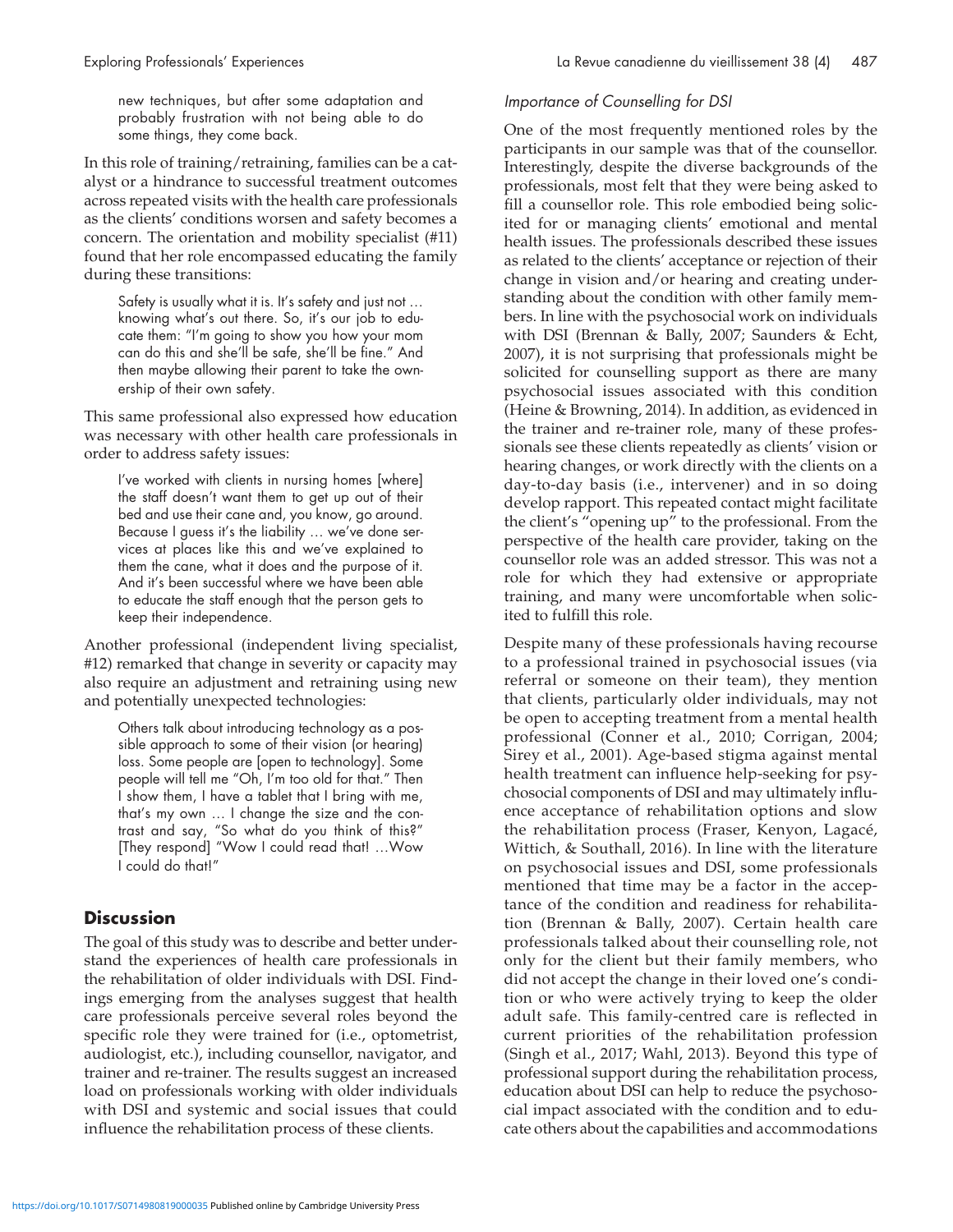that may be necessary for an individual with DSI to maintain independence (Livneh, Chan, & Kaya, 2014).

#### *Wayfinding through the Health System*

Another role that the professionals in this sample felt they fulfilled was as a navigator through the health care system. Literature that compares the adult and child care systems demonstrates that once an individual reaches adulthood, care is rarely located in a central location; the individual often has to seek out or ask for appropriate services or referrals, and in most cases the individual is expected to single-handedly consolidate and make sense of all the medical/rehabilitation information that is provided (Sharma, O'Hare, Antonelli, & Sawicki, 2014; Stange, 2009).

Some of the professionals in our study sought to help the individuals with DSI to manoeuver through the system and maximize access to health services from multiple sources. Certain professionals talked about the complex needs of clients with DSI and noted that older clients in particular often had to manage many health conditions with very different care plans. This finding aligns well with research on multimorbidity in aging ("Guiding Principles for the Care of Older Adults", 2012), which argues for a very careful approach by health care professionals that centres care plans on the clients' needs and allows the client to decide which of their many health care needs should be addressed and which may not be a priority for them at this time. As one of the participants in our sample mentioned, it can also be overwhelming to the older adult to be presented with multiple services or care plans, which can focus the individual on the impairments in their health rather than on the capacities they still maintain.

Health professionals discussed others' (i.e., general practitioners') lack of awareness of the rehabilitation services available and resistance to send a client to these services because their condition was not severe enough, a finding that has previously been observed in sensory rehabilitation (Overbury & Wittich, 2011). Even among hearing and vision professionals, Dullard and Saunders (2016) found that sensory losses are rarely taken into account when selecting a rehabilitation intervention. Further, interactions within the health system could at times be strained as communication with the individual about their health is paramount, but this communication often occurs in a context in which the physician has little time even as older individuals with DSI need more time for communication. In the quote presented earlier in the Navigator section, the professional did not even speak directly to the individual with DSI, but rather communicated

with their intervener in order to speed up the process. There are clear health consequences to the individual if health information is not being communicated adequately, and this underscores the importance of improving awareness about DSI to all health professionals that are developing multidisciplinary teams to address complex health conditions (Heine & Browning, 2002; Saunders & Echt, 2007).

Several professionals discussed the challenges of locating and acquiring rehabilitation solutions, often with respect to assistive devices, because their clients could not afford the devices or services offered. A number of the professionals in the sample mentioned that there are programs that subsidize devices for people who have served in the military. For those older adults who were not veterans and financially could not afford the service or device provided, some of the professionals found workarounds in which they loaned a device for trial or re-used returned devices in order to assist their client.<sup>1</sup> Financial restrictions that hinder the acquisition of assistive devices could lead to further loss of functioning and social participation and ultimately an increase in health care needs and costs.

### *Trainer and Re-Trainer Role Revisited*

In a rehabilitation setting, it is perhaps not surprising that many feel that they become trainer and re-trainers as a client's vision and hearing changes and perhaps other age-related changes in health develop. Some health professionals spoke of these repeated visits as very important in the rehabilitation process during which several clients needed time to accept these sensory changes in order to accept the rehabilitation services provided. Much like the professionals who do not refer because the condition is not "bad enough", many clients may perceive that their condition does not warrant rehabilitation and so may refuse rehabilitation services when they are first offered (Saunders & Echt, 2007). In combination with professionals' developing a rapport (counsellor role) at the retraining stage with clients (on subsequent visits), older clients might be more open to the services provided, and this will facilitate the aims of the health care professional to achieve the goals of the client in their care plan.

A key component of this role of trainer and re-trainer involves educating the client, their family members, and other health care professionals about the changes in the client's health condition along with implications of these changes and possible rehabilitation options. Although informing the client about options is certainly an expected component of a health professional's job, many participants indicated that retraining extended to family members or staff assisting the older adult.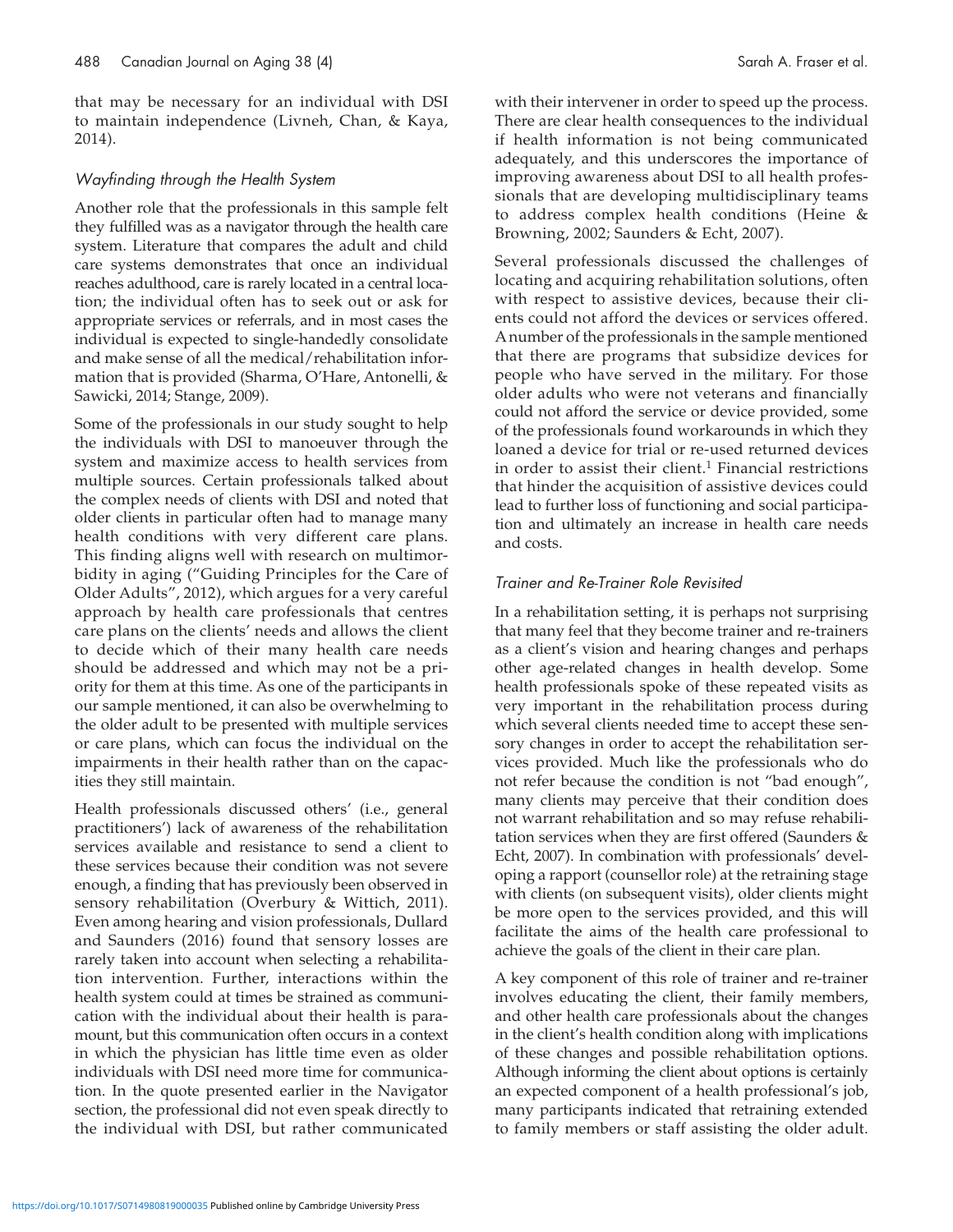In the retraining process, the professionals often found that family members and staff (i.e., at a nursing home) reverted to keeping the older adult safe which ultimately restricted the older adult's independence and level of participation. The professionals felt the need to educate family members and staff on what the older adult could still accomplish safely on their own. Competence in performing activities of everyday living can be called into question in people with DSI (Tiwana et al., 2016) and other combined complex conditions (i.e., dementia and low vision).

Complex interactions of this sort may require family and professionals to weigh the benefits of safety versus independence (Lawrence & Murray, 2010). Although the literature on this topic is sparse, Roets-Merken et al. (2016) suggested that health care professionals do allow negative perceptions of self-management programs for people with DSI to influence their decisionmaking. One of the key components for changing this according to Roets-Merken et al. is facilitating communication between the professionals and older adults with DSI. The professionals in our study sample supported this proposition and, cutting across all the roles discussed, they reported that education, training, and working with people with DSI can change perceptions and ultimately improve rehabilitative outcomes for this clientele.

## *Limitations*

It is important to note that, despite seeking a varied sample of health professionals (in age, training, and years of service), this group of professionals may have different training and previous experiences compared with professionals who do not have regular contact with individuals with DSI. With the exception of one professional, the majority of participants in this study sample worked regularly with older adults with DSI or were a part of a DSI program. This meant that they were aware of the complexities that the condition poses and, in most cases, actively sought solutions to improve their clients' independence and quality of life. The outcomes of these interviews might have been different if we had recruited health care professionals who rarely consult with clients who have DSI. In addition, although different professionals were solicited and all worked with individuals with DSI, we had only one audiologist in our sample and several (four) professionals who were specialists in vision, which may limit the generalizability of the perspectives reported.

## **Conclusion**

These findings suggest that DSI is a complex condition that has repercussions on the roles performed by health care professionals who work with this population. Professionals who work with this population might be solicited to perform roles outside of their specific training. These additional roles can increase their workload, and can lead to performing new and unfamiliar tasks. There is a clear need for counselling services for this population, as well as education concerning this intersection of chronic conditions. It is also evident that a fragmented health system may contribute to the need for these additional roles. A majority of the sample suggested that a client-centred approach with a multidisciplinary team would best serve the needs of older individuals with DSI while maximizing their independence when possible.

## **Supplementary Material**

To view supplementary material for this article, please visit<https://doi.org/10.1017/S0714980819000035>

## **Note**

<sup>1</sup> Within Canada, eligible individuals in Quebec receive devices at no cost; in Ontario, the device is fully or partially covered depending on the device program and its eligibility requirements; in Halifax, only veterans have the cost of the device fully covered.

## **References**

- Brennan, M., & Bally, S. J. (2007). Psychosocial adaptations to dual sensory loss in middle and late adulthood. *Trends in Amplification*, *11*(4), 281–300. [http://doi.](http://doi.org/10.1177/1084713807308210) [org/10.1177/1084713807308210](http://doi.org/10.1177/1084713807308210)
- Brennan, M., Su, Y. Y. P., & Horowitz, A. (2006). Longitudinal associations between dual sensory impairment and everyday competence among older adults. *Journal of Rehabilitation Research and Development*, *43*(6), 777–792.
- Butler, J. I., & Fox, M. T. (2018). Nurses' perspectives on interprofessional communication in the prevention of functional decline in hospitalized older people. *Health Communication*, 1–7. [http://doi.org/10.1080/10410236.2](http://doi.org/10.1080/10410236.2018.1455141) [018.1455141](http://doi.org/10.1080/10410236.2018.1455141)
- Campion, C., Awang, D., & Ward, G. (2010). Broadening the vision: The education and training needs of occupational therapists working with people with sight loss. *British Journal of Occupational Therapy*, *73*(9), 413–421. [http://](http://doi.org/10.4276/030802210X12839367526093) [doi.org/10.4276/030802210X12839367526093](http://doi.org/10.4276/030802210X12839367526093)
- Cimarolli, V. R., & Jopp, D. S. (2014). Sensory impairments and their associations with functional disability in a sample of the oldest-old. *Quality of Life Research: An International Journal of Quality of Life Aspects of Treatment, Care and Rehabilitation*, *23*(7), 1977–1984. [http://doi.](http://doi.org/10.1007/s11136-014-0657-0) [org/10.1007/s11136-014-0657-0](http://doi.org/10.1007/s11136-014-0657-0)
- Conner, K. O., Copeland, V. C., Grote, N. K., Koeske, G., Rosen, D., Reynolds, C. F., & Brown, C. (2010). Mental health treatment seeking among older adults with depression: The impact of stigma and race. *The American Journal*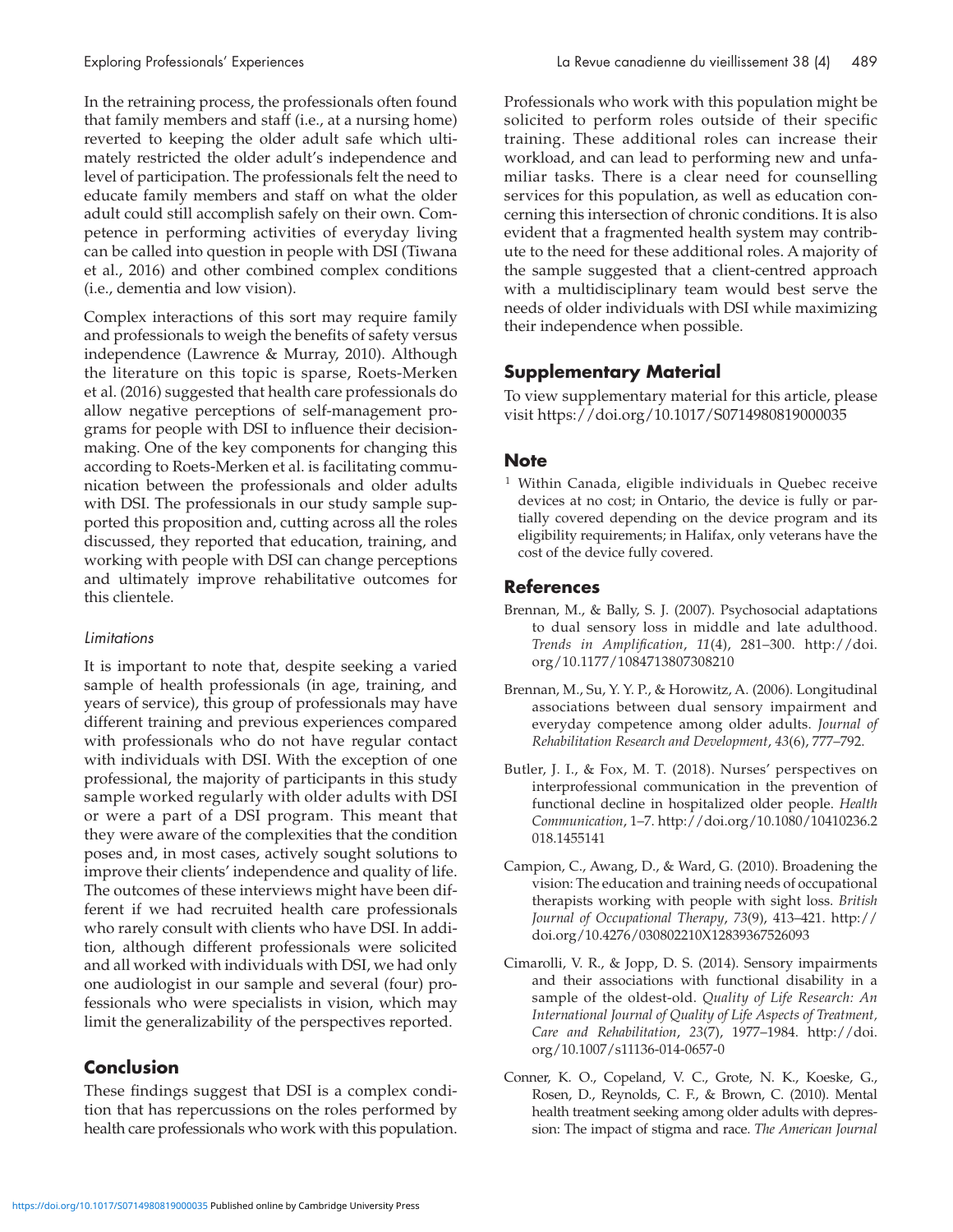*of Geriatric Psychiatry: Official Journal of the American Association for Geriatric Psychiatry*, *18*(6), 531–543. [http://](http://doi.org/10.1097/JGP.0b013e3181cc0366) [doi.org/10.1097/JGP.0b013e3181cc0366](http://doi.org/10.1097/JGP.0b013e3181cc0366)

- Corrigan, P. (2004). How stigma interferes with mental health care. *American Psychologist*, *59*(7), 614–625. [http://doi.](http://doi.org/10.1037/0003-066X.59.7.614) [org/10.1037/0003-066X.59.7.614](http://doi.org/10.1037/0003-066X.59.7.614)
- Dammeyer, J. (2013). Characteristics of a Danish population of adults with acquired deafblindness receiving rehabilitation services. *British Journal of Visual Impairment*, *31*(3), 189–197. <http://doi.org/10.1177/0264619613490518>
- Dammeyer, J. (2014). Deafblindness: A review of the literature. *Scandinavian Journal of Public Health*, *42*(7), 554–562. <http://doi.org/10.1177/1403494814544399>
- Dawes, P., Dickinson, C., Emsley, R., Bishop, P. N., Cruickshanks, K. J., Edmondson-Jones, M., … Munro, K. (2014). Vision impairment and dual sensory problems in middle age. *Ophthalmic & Physiological Optics: The Journal of the British College of Ophthalmic Opticians (Optometrists)*, *34*(4), 479–488. [http://doi.org/10.1111/](http://doi.org/10.1111/opo.12138) [opo.12138](http://doi.org/10.1111/opo.12138)
- Deacy, R. M., Yuen, H. K., Barstow, E. A., Warren, M., & Vogtle, L. K. (2012). Survey of the low vision rehabilitation curricula in occupational therapy and occupational therapy assistant programs. *The American Journal of Occupational Therapy*: *Official Publication of the American Occupational Therapy Association*, *66*(6), e114–e118. <http://doi.org/10.5014/ajot.2012.005124>
- Dullard, B., & Saunders, G. H. (2016). Documentation of dual sensory impairment in electronic medical records. *Gerontologist*, *56*(2), 313–317. [http://doi.org/10.1093/](http://doi.org/10.1093/geront/gnu032) [geront/gnu032](http://doi.org/10.1093/geront/gnu032)
- Elo, S., & Kyngäs, H. (2008). The qualitative content analysis process. *Journal of Advanced Nursing*, *62*(1), 107–115. <http://doi.org/10.1111/j.1365-2648.2007.04569.x>
- Fraser, S., Kenyon, V., Lagacé, M., Wittich, W., & Southall, K. E. (2016). Stereotypes associated with age-related conditions and assistive device use in Canadian media. *The Gerontologist*, *56*(6), 1023–1032. [http://doi.org/](http://doi.org/10.1093/geront/gnv094) [10.1093/geront/gnv094](http://doi.org/10.1093/geront/gnv094)
- Gopinath, B., Schneider, J. M., McMahon, C. M., Burlutsky, G., Leeder, S. R., & Mitchell, P. (2013). Dual sensory impairment in older adults increases the risk of mortality: A population-based study. *PloS One*, *8*(3), e55054. [http://](http://doi.org/10.1371/journal.pone.0055054) [doi.org/10.1371/journal.pone.0055054](http://doi.org/10.1371/journal.pone.0055054)
- Guiding principles for the care of older adults with multimorbidity: An approach for clinicians. (2012). *Journal of the American Geriatrics Society*, *60*(10), E1–E25. [http://](http://doi.org/10.1111/j.1532-5415.2012.04188.x) [doi.org/10.1111/j.1532-5415.2012.04188.x](http://doi.org/10.1111/j.1532-5415.2012.04188.x)
- Guthrie, D. M., Davidson, J. G. S., Williams, N., Campos, J., Hunter, K., Mick, P., … Wittich, W. (2018). Combined impairments in vision, hearing and cognition are associated with greater levels of functional and communication difficulties than cognitive impairment alone: Analysis of interRAI data for home care and long-term

care recipients in Ontario. *PLoS One*, *13*(2), e0192971. <http://doi.org/10.1371/journal.pone.0192971>

- Heine, C., & Browning, C. (2014). Mental health and dual sensory loss in older adults: A systematic review. *Frontiers in Aging Neuroscience*, *6*(May), 83. [http://doi.](http://doi.org/10.3389/fnagi.2014.00083) [org/10.3389/fnagi.2014.00083](http://doi.org/10.3389/fnagi.2014.00083)
- Heine, C., & Browning, C. J. (2002). Communication and psychosocial consequences of sensory loss in older adults: Overview and rehabilitation directions. *Disability & Rehabilitation*, *24*(15), 763–773.
- Heine, C., Erber, N. P., Osborn, R., & Browning, C. J. (2002). Communication perceptions of older adults with sensory loss and their communication partners: Implications for intervention. *Disability and Rehabilitation*, *24*(7), 356–363. <http://doi.org/10.1080/09638280110096250>
- Hsieh, H. F., & Shannon, S. E. (2005). Three approaches to qualitative content analysis. *Qualitative Health Research*, *15*(9), 1277–1288.
- Huberman, A. M., & Miles, M. (1994). Data management and analysis methods. In N. K. Denzin & Y. S. Lincoln (Eds.), *Handbook of Qualitative Research* (pp. 428–444). Thousand Oaks, CA: Sage.
- Kwon, H., Kim, J., Kim, Y., Kwon, S., & Yu, J. (2015). Sensory impairment and health-related quality of life. *Iranian Journal of Public Health*, *44*(6), 772–782.
- Lawrence, V., & Murray, J. (2010). Balancing independence and safety: The challenge of supporting older people with dementia and sight loss. *Age and Ageing*, *39*(4), 476–480. <http://doi.org/10.1093/ageing/afq054>
- Lehane, C. M., Elsass, P., Hovaldt, H. B., Dammeyer, J., (2016). A relationship-focused investigation of spousal psychological adjustment to dual-sensory loss. *Aging & Mental Health*, *22*(3), 397–404.[http://doi.org/10.1080/](http://doi.org/10.1080/13607863.2016.1268091) [13607863.2016.1268091](http://doi.org/10.1080/13607863.2016.1268091)
- LeJeune, B. J. (2010). Aging with dual sensory loss: Thoughts from consumer focus groups. *AER Journal: Research and Practice in Visual Impairment and Blindness*, *3*(4), 146–152.
- Livneh, H., Chan, F., & Kaya, C. (2014). Stigma related to physical and sensory disabilities. In P. W. Corrigan (Ed.), *The Stigma of Disease and Disability: Understanding Causes and Overcoming Injustices* (pp. 93–120). Washington, D.C.: American Psychological Association.
- Luijks, H. D., Loeffen, M. J., Lagro-Janssen, A. L., van Weel, C., Lucassen, P. L., & Schermer, T. R. (2012). GPs' considerations in multimorbidity management: A qualitative study. *British Journal of General Practice*, *62*(600), e503–e510. <http://doi.org/10.3399/bjgp12X652373>
- Marengoni, A., Angleman, S., Melis, R., Mangialasche, F., Karp, A., Garmen, A., … Fratiglioni, L. (2011). Aging with multimorbidity: A systematic review of the literature. *Ageing Research Reviews*, *10*(4), 430–439. [http://doi.](http://doi.org/10.1016/j.arr.2011.03.003) [org/10.1016/j.arr.2011.03.003](http://doi.org/10.1016/j.arr.2011.03.003)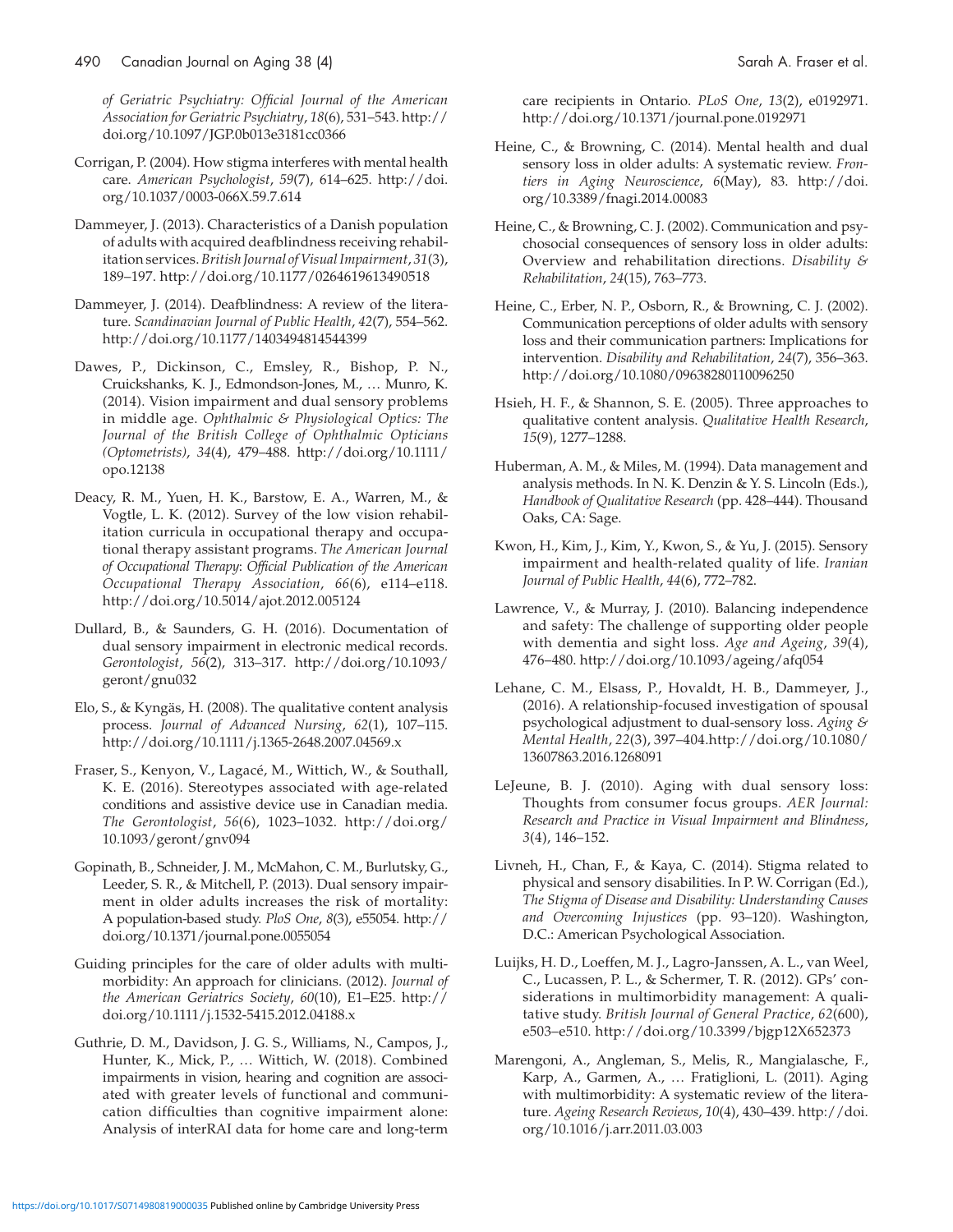- McNamara, K. P., Breken, B. D., Alzubaidi, H. T., Bell, J. S., Dunbar, J. A., Walker, C., & Hernan, A. (2017). Health professional perspectives on the management of multimorbidity and polypharmacy for older patients in Australia. *Age and Ageing*, *46*(2), 291–299. [http://doi.](http://doi.org/10.1093/ageing/afw200) [org/10.1093/ageing/afw200](http://doi.org/10.1093/ageing/afw200)
- McGilton, K., Höbler, F., Campos, J., Dupuis, K., Labreche, T., Guthrie, D., … Wittich, W. (2016). Hearing and vision screening tools for long-term care residents with dementia: Protocol for a scoping review. *BMJ Open*, *6*(7), e011945. [http://doi.org/10.1136/bmjopen-2016-](http://doi.org/10.1136/bmjopen-2016-011945) [011945](http://doi.org/10.1136/bmjopen-2016-011945)
- McMahon, C. M., Schneider, J. M., Dunsmore, M., Gopinath, B., Kifley, A., Mitchell, P., … Leeder, S. R. (2017). Screening, education, and rehabilitation services for hearing loss provided to clients with low vision: Measured and perceived value among participants of the vision-hearing project. *Ear and Hearing*, *38*(1), 57–64. <http://doi.org/10.1097/AUD.0000000000000351>
- Morse, J., & Field, P. A. (1995). *Qualitative research methods for health professionals* (2nd ed.). Thousand Oaks, CA: Sage.
- Mousing, C. A., Timm, H., Lomborg, K., & Kirkevold, M. (2018). Barriers to palliative care in people with chronic obstructive pulmonary disease in home care: A qualitative study of the perspective of professional caregivers. *Journal of Clinical Nursing*, *27*(3–4), 650–660. [http://doi.](http://doi.org/10.1111/jocn.13973) [org/10.1111/jocn.13973](http://doi.org/10.1111/jocn.13973)
- Overbury, O., & Wittich, W. (2011). Barriers to low vision rehabilitation: The Montreal Barriers Study. *Investigative Ophthalmology & Visual Science Science*, *52*(12), 8933–8938. <http://doi.org/10.1167/iovs.11-8116>
- Parfyonov, M., Mick, P., Pichora-Fuller, M., & Wittich, W. (2016). Association between sensory loss and social outcomes: A preliminary report. *Canadian Acoustics*, *44*(3), 124–125.
- Patton, M. Q. (2002). *Qualitative research & evaluation methods* (3rd ed.). Thousand Oaks, CA: Sage.
- Polit, D. F., & Beck, C. T. (2004). *Nursing research: Principles and methods*. Philadelphia, PA: Lippincott Williams & Wilkins.
- Roets-Merken, L. M., Vernooij-Dassen, M. J. F. J., Zuidema, S. U., Dees, M. K., Hermsen, P. G. J. M., Kempen, G. I. J. M., & Graff, M. J. L. (2016). Evaluation of nurses' changing perceptions when trained to implement a self-management programme for dual sensory impaired older adults in long-term care: A qualitative study. *BMJ Open*, *6*(11), e013122. <http://doi.org/10.1136/bmjopen-2016-013122>
- Roets-Merken, L. M., Zuidema, S. U., Vernooij-Dassen, M. J. F. J., & Kempen, G. I. J. M. (2014). Screening for hearing, visual and dual sensory impairment in older adults using behavioural cues: A validation study. *International Journal of Nursing Studies*, *51*(11), 1434–40. [http://doi.](http://doi.org/10.1016/j.ijnurstu.2014.02.006) [org/10.1016/j.ijnurstu.2014.02.006](http://doi.org/10.1016/j.ijnurstu.2014.02.006)
- Sandelowski, M. (2000). Focus on research methods: Whatever happened to qualitative description? *Research in Nursing & Health*, *23*(4), 334–340. [http://doi.org/](http://doi.org/10.1002/1098-240X) [10.1002/1098-240X\(](http://doi.org/10.1002/1098-240X)200008)23:4<334::AID-NUR9> 3.0.CO;2-G
- Saunders, G., & Echt, K. V. (2007). An overview of dual sensory impairment in older adults: Perspectives for rehabilitation. *Trends in Amplification*, *11*(4), 243–258. doi: [10.1177/1084713807308365](https://doi.org/10.1177/1084713807308365)
- Saunders, G., & Echt, K. V. (2011). Dual sensory impairment in an aging population. *ASHA Leader*, *16*(3), 5–7.
- Schneider, J. M., Gopinath, B., McMahon, C., Teber, E., Leeder, S. S. R., Wang, J. J. J., & Mitchell, P. (2012). Prevalence and 5-year incidence of dual sensory impairment in an older Australian population. *Annals of Epidemiology*, *22*(4), 295–301. [http://doi.org/10.1016/j.annepidem.](http://doi.org/10.1016/j.annepidem.2012.02.004) [2012.02.004](http://doi.org/10.1016/j.annepidem.2012.02.004)
- Sharma, N., O'Hare, K., Antonelli, R. C., & Sawicki, G. S. (2014). Transition care: Future directions in education, health policy, and outcomes research. *Academic Pediatrics*, *14*(2), 120–127. [http://doi.org/10.1016/](http://doi.org/10.1016/j.acap.2013.11.007) [j.acap.2013.11.007](http://doi.org/10.1016/j.acap.2013.11.007)
- Singh, G., Barr, C., Montano, J., English, K., Russo, F., & Launer, S. (2017). Family-centered audiology care: Emotion and reason in hearing healthcare. *Hearing Review*, *24*(5), 30–32.
- Sirey, J. A., Bruce, M. L., Alexopoulos, G. S., Perlick, D. A., Raue, P., Friedman, S. J., & Meyers, B. S. (2001). Perceived stigma as a predictor of treatment discontinuation in young and older outpatients with depression. *The American Journal of Psychiatry*, *158*(3), 479–481. [http://](http://doi.org/10.1176/appi.ajp.158.3.479) [doi.org/10.1176/appi.ajp.158.3.479](http://doi.org/10.1176/appi.ajp.158.3.479)
- Stange, K. C. (Ed.) (2009). The problem of fragmentation and the need for integrative solutions. *Annals of Family Medicine*, *7*(2), 100–103. <http://doi.org/10.1370/afm.971>
- Suri, H. (2011). Purposeful sampling in qualitative research synthesis. *Qualitative Research Journal*, *11*(2), 63–75. <http://doi.org/10.3316/QRJ1102063>
- Swenor, B. K., Ramulu, P. Y., Willis, J. R., Friedman, D., & Lin, F. R. (2013). The prevalence of concurrent hearing and vision impairment in the United States. *JAMA Internal Medicine*, *173*(4), 1–5. [http://doi.org/10.1001/](http://doi.org/10.1001/jamainternmed.2013.1880) [jamainternmed.2013.1880](http://doi.org/10.1001/jamainternmed.2013.1880)
- Szabo, V., & Strang, V. R. (1997). Secondary analysis of qualitative data. *Advances in Nursing Science*, *20*(2), 66–74.
- Tiwana, R., Benbow, S. M., & Kingston, P. (2016). Late life acquired dual-sensory impairment: A systematic review of its impact on everyday competence. *British Journal of Visual Impairment*, *34*(3), 203–213. [http://doi.](http://doi.org/10.1177/0264619616648727) [org/10.1177/0264619616648727](http://doi.org/10.1177/0264619616648727)
- Vermunt, N. P., Harmsen, M., Elwyn, G., Westert, G. P., Burgers, J. S., Olde Rikkert, M. G., & Faber, M. J. (2018). A three-goal model for patients with multimorbidity: